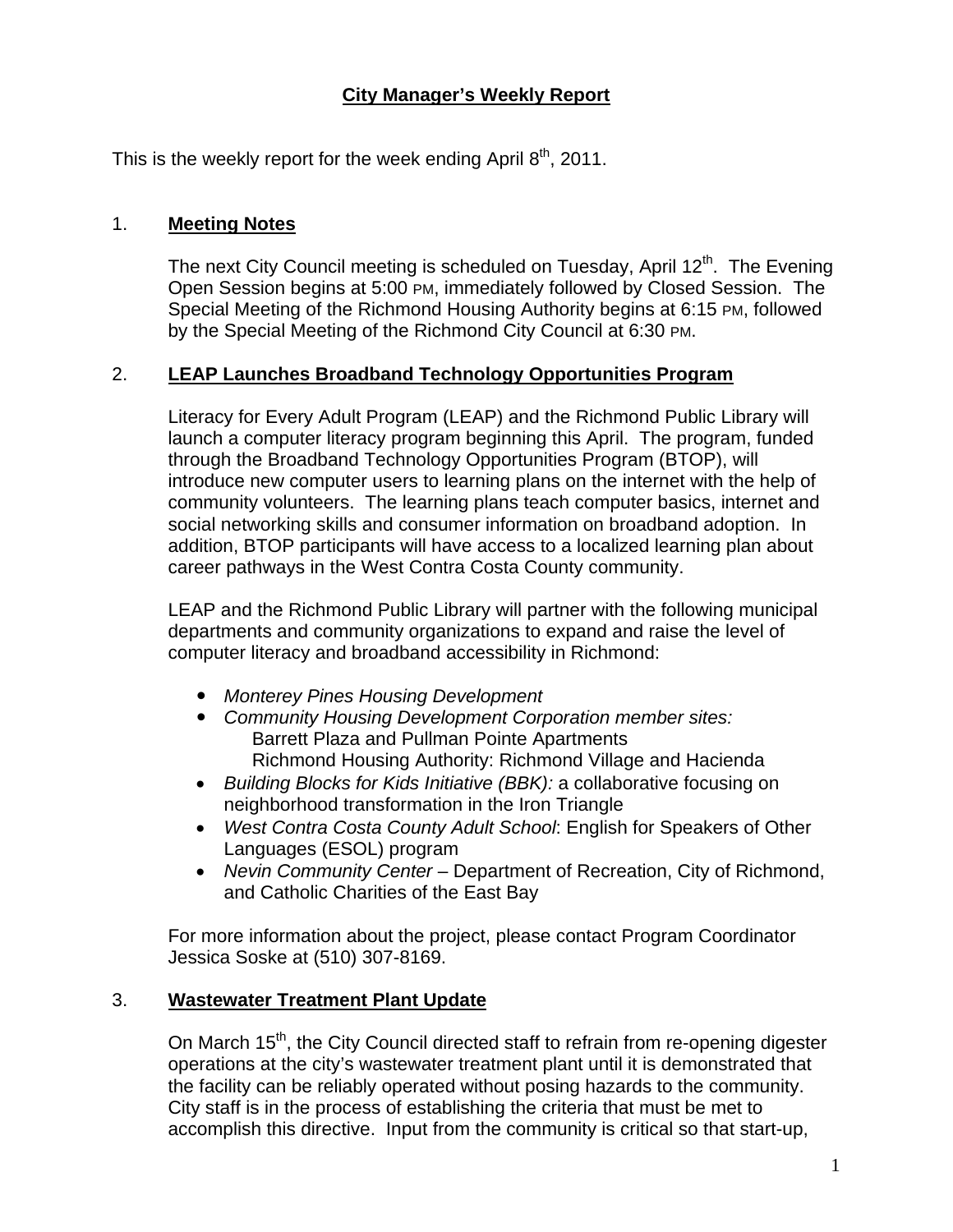operating and contingency plans directly address the concerns of the residents and rate payers. Therefore, the city will be holding a public meeting on April 13<sup>th</sup> at 6:00 PM in the Municipal Auditorium, Bermuda Room. The location is 403 Civic Center Plaza, Richmond. Representatives from Hadronex (which is the company that is developing the integration and communication system for the city's purchase of six continuously monitoring hydrogen sulfide monitors) will also be in attendance at this meeting. The representatives will be providing an overview of the system's alarming and notification capabilities. We hope residents are available to attend, as this is very important to the process of addressing and resolving this situation.

### 4. **Recreation Highlight**

Futsal: Ten adult Futsal teams are playing on Tuesdays and Wednesdays from 6:00 PM to 9:00 PM at the Richmond Recreation Complex.

#### 5. **Public Works Updates**

Facilities: The painting of the interior of the Parchester Community Center was completed this week.

Electrical: The electrical crews have completed the relamping of 291 lights in the last few weeks, including 40 in the Park Plaza neighborhood. They also repaired the Marina Way/Barrett Avenue traffic controller, and replaced the audible blind pedestrian enunciators at Marina Way and Nevin Avenue. They are currently repairing the traffic signal knockdown at Marina Way and Macdonald Avenue.

Parks and Landscaping: Next week, crews will be working on the Nicholl Park's putting green; weed abatement along the Richmond Parkway; Shields Reid and Atchison Village parks and the Macdonald Bart overcrossing. The tree trimming crew will continue working on  $7<sup>th</sup>$  and  $8<sup>th</sup>$  Streets, Ripley Avenue and at Lamoine Park.

Streets: Due to weather conditions, the paving crew only completed 70% of the resurfacing of Ocean Avenue from Marine Street to Western Drive in Point Richmond. Next week, the crew will finish Ocean Avenue and pave Phanor Drive from Bell Way to Giant Highway in the Parchester Village.

### 6. **Park Plaza Series Streetlight Conversion**

After a series of scheduling delays with PG&E on activating the new LED streetlight circuits, connections were completed late Thursday, April 7<sup>th</sup>. Sixteen new LED streetlights are operational along Wall Avenue from South 45<sup>th</sup> to South  $41<sup>st</sup>$ , and from 4445 Taft Avenue to South  $42<sup>nd</sup>$ . Engineering staff will be working with the city's contractor over the weekend to ensure the new LED streetlights are operational by April  $13<sup>th</sup>$ . As wiring is secured, new LED lights will be operational on a street-by-street basis, concentrating on the northeast section.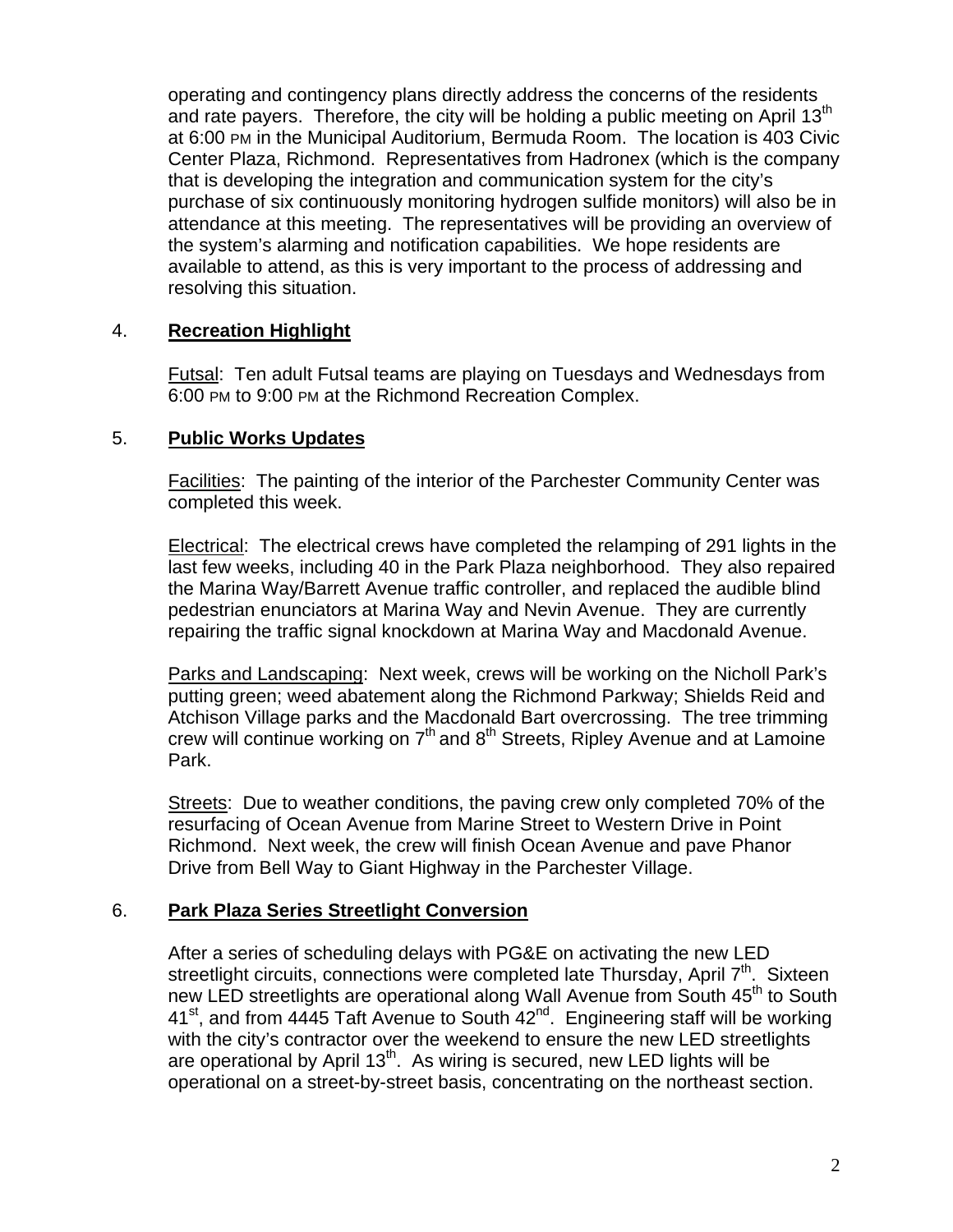## 7. **Cesar Chavez Gardening Day**

On Saturday, April 2<sup>nd</sup>, the first annual Cesar Chavez Community Garden Day was held at Richmond College Prep Elementary School in the Nystrom neighborhood to plant food, build community through gardening, and recognize Cesar Chavez as the leader of the United Farm Workers' Union, and of civil rights for farm laborers. During the day, residents picked up free fruit trees and seedlings, a lawn mowing brigade buzzed up and down the street tidying up surrounding neighborhood lawns, and residents disposed of bulky household items as part of the event's neighborhood cleanup. The event was organized by Urban Tilth, Coronado Neighborhood Council, NURVE, Richmond Community Foundation, and Richmond College Prep Elementary School. It was supported by Annie's Annuals, City of Richmond, Providence Baptist Church, Republic Services, Richmond Grows, and SIMS Metals.